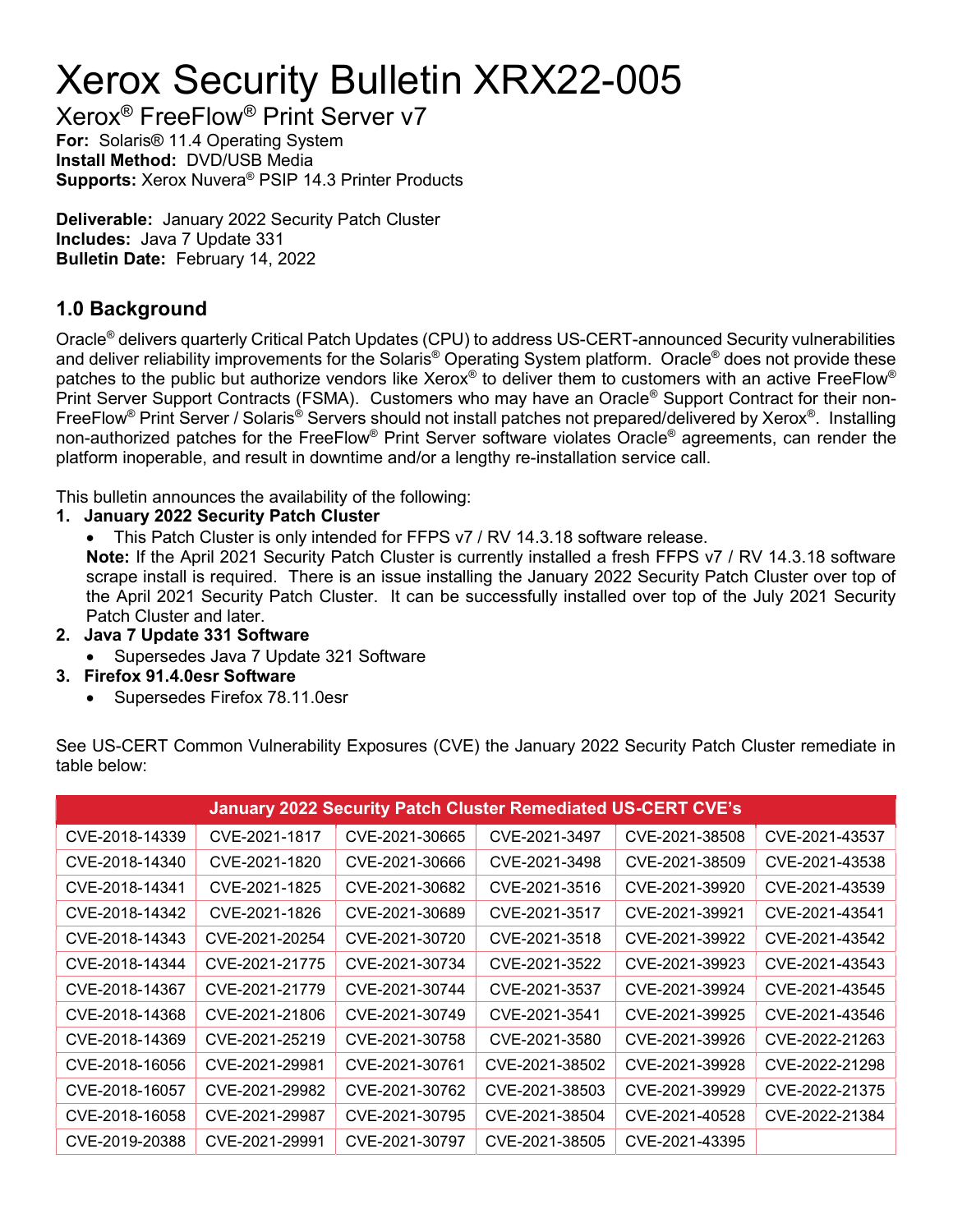|  | CVE-2020-24977 CVE-2021-30661 CVE-2021-30799 CVE-2021-38506 CVE-2021-43528        |  |  |
|--|-----------------------------------------------------------------------------------|--|--|
|  | CVE-2020-7595   CVE-2021-30663   CVE-2021-30858   CVE-2021-38507   CVE-2021-43536 |  |  |

See the US-CERT Common Vulnerability Exposures (CVE) list for Java 7 Update 331 software below:

| Java 7 Update 331 Software Remediated US-CERT CVE's |                                 |  |  |  |  |  |
|-----------------------------------------------------|---------------------------------|--|--|--|--|--|
|                                                     | CVE-2022-21291   CVE-2022-21349 |  |  |  |  |  |

See the US-CERT Common Vulnerability Exposures (CVE) list for the Firefox v91.4.0esr software below:

| Firefox v91.4.0esr Software Remediated US-CERT CVE's |                |                |                |                |                |
|------------------------------------------------------|----------------|----------------|----------------|----------------|----------------|
| CVE-2020-16042                                       | CVE-2021-29967 | CVE-2021-29991 | CVE-2021-38501 | CVE-2021-38509 | CVE-2021-43543 |
| CVE-2020-26950                                       | CVE-2021-29980 | CVE-2021-32810 | CVE-2021-38503 | CVE-2021-43536 | CVE-2021-43545 |
| CVE-2020-26968                                       | CVE-2021-29981 | CVE-2021-38495 | CVE-2021-38504 | CVE-2021-43537 | CVE-2021-43546 |
| CVE-2020-35113                                       | CVE-2021-29982 | CVE-2021-38496 | CVE-2021-38505 | CVE-2021-43538 |                |
| CVE-2021-23960                                       | CVE-2021-29985 | CVE-2021-38497 | CVE-2021-38506 | CVE-2021-43539 |                |
| CVE-2021-23964                                       | CVE-2021-29987 | CVE-2021-38498 | CVE-2021-38507 | CVE-2021-43541 |                |
| CVE-2021-29955                                       | CVE-2021-29990 | CVE-2021-38500 | CVE-2021-38508 | CVE-2021-43542 |                |

Note: Xerox<sup>®</sup> recommends that customers evaluate their security needs periodically and if they need Security patches to address the above CVE issues, schedule an activity with their Xerox Service team to install this announced Security Patch Cluster. Alternatively, the customer can install the Security Patch Cluster using the Update Manager UI from the Xerox® FreeFlow® Print Server Platform.

### 2.0 Applicability

The customer can schedule a Xerox Service or Analyst representative to deliver and install the Security Patch Cluster from USB/DVD media or the hard disk on the FreeFlow® Print Server platform. A customer can work with the Xerox CSE/Analyst to install the quarterly Security Patch Clusters if they have the expertise. The Xerox CSE/Analyst would be required to provide the Security Patch Cluster deliverables if they agree to allow their customer install.

The January 2022 Security Patch Cluster is available for the FreeFlow® Print Server v7 / RV 14.3.18 release on the Solaris® 11.4 OS for the Xerox® printer products below:

- 1. Nuvera® 100/120/144/157 EA Digital Production System
- 2. Nuvera® 200/288/314 EA Perfecting Production System
- 3. Nuvera® 100/120/144 MX Digital Production System
- 4. Nuvera® 200/288 MX Perfecting Production System

This Security patch deliverable has been tested on the FreeFlow® Print Server 73.K5.22.11 software releases. The January 2022 Security Patch Cluster is the first installed for this new FFPS v7 / Solaris 11.4 configuration.

The January 2022 Security Patch Cluster is too large to be supported by Update Manager. These larger deliverables can be transported to the customer location on DVD/USB media, or a laptop computer hard drive, and installed from a directory location on the FreeFlow® Print Server platform. There are four parts (4 ZIP files) delivered for this Security Patch Cluster. They can be transferred to the FreeFlow® Print Server over the network using SFTP or copied from USB/DVD media to prepare for install.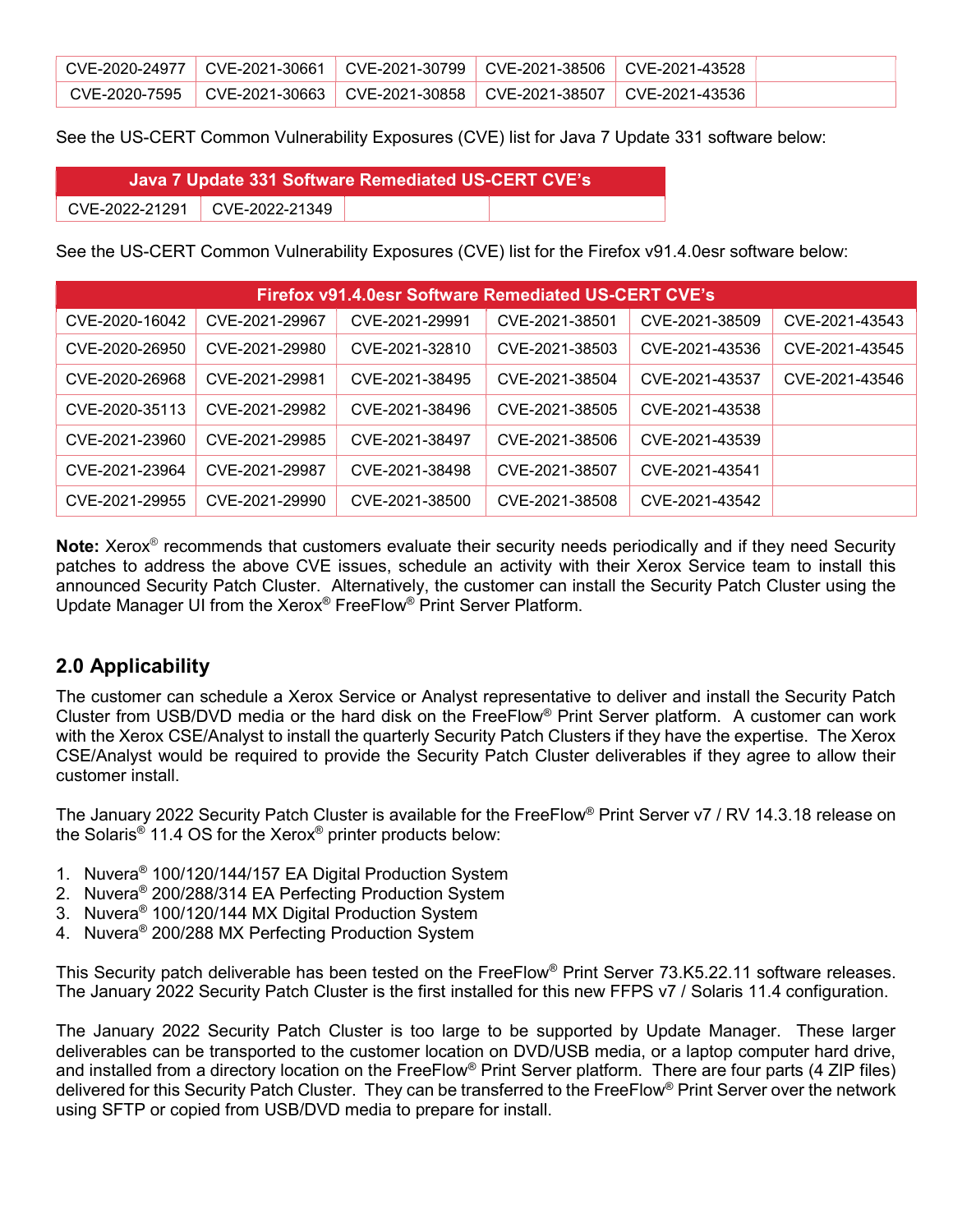The Xerox Customer Service Engineer (CSE)/Analyst uses a tool that enables identification of the currently installed Solaris® OS version, FreeFlow® Print Server software version, Security Patch Cluster version, Java Software version. Example output from this script for the FreeFlow® Print Server v7 software is as follows:

| Solaris <sup>®</sup> OS Version: | 11.4.32.88.3              |  |  |
|----------------------------------|---------------------------|--|--|
| <b>FFPS Release Version</b>      | 7.0 SP-3 (73.K5.22.11.86) |  |  |
| <b>FFPS Patch Cluster</b>        | January 2022              |  |  |
| <b>Java Version</b>              | Java 7 Update 331         |  |  |

The above versions are the correct information after installing the January 2022 Security Patch Cluster.

## 3.0 Patch Install

Xerox® strives to deliver critical Security patch updates in a timely manner. The customer process to obtain Security Patch Cluster updates (delivered on a quarterly basis) is to contact the Xerox hotline support number. Xerox Service or an analyst can install the Patch Cluster using a script utility that will support install from USB/DVD media, or from the hard disk on the FreeFlow® Print Server platform.

The Security Patch Cluster deliverables are available on a secure FTP site once they are ready for customer delivery. The Xerox CSE/Analyst can download and prepare for the install by transferring the Security patch update into a known directory on the FreeFlow® Print Server platform on to USB media. Once the patch cluster has been prepared on media, run the provided install script to perform the install. The install script accepts an argument that identifies the media that contains a copy of the FreeFlow® Print Server Security Patch Cluster. (e.g., # installSecPatches.sh [ disk | usb ]).

Delivery of the January 2022 Security Patch Cluster includes four ZIP files. The ZIP files can be transferred to a well-defined location on the FreeFlow® Print Server hard drive to prepare for install. Once the patch cluster has been prepared on the hard disk, a script is run to perform the install. Alternatively, the January 2022 Security Patch Cluster can be installed from USB media.

Note: The install of this Security Patch Cluster can fail if the archive file containing the software is corrupted from when downloading the deliverables from the SFTP site, copying them to USB media or uploading them to the hard drive on the FreeFlow® Print Server platform over a network connection. The table below illustrate file size on Windows®, file size on Solaris® and checksum on Solaris® for the January 2022 Security Patch Cluster files.

#### January 2022 Security Patch Cluster Files

| <b>Security Patch File</b>                        | <b>Windows</b> <sup>®</sup><br>Size (K-bytes) | Solaris <sup>®</sup><br>Size (bytes) | Solaris <sup>®</sup><br><b>Checksum</b> |
|---------------------------------------------------|-----------------------------------------------|--------------------------------------|-----------------------------------------|
| Jan2022AndJava7Update331Patches_v7S11_4-Part1.zip | 3,650,234                                     | 3,737,839,071                        | 13374 7300467                           |
| Jan2022AndJava7Update331Patches_v7S11_4-Part2.zip | 3,472,084                                     | 3,555,413,035                        | 52478 6944167                           |
| Jan2022AndJava7Update331Patches v7S11 4-Part3.zip | 3,451,137                                     | 3,533,964,261                        | 51396 6902274                           |
| Jan2022AndJava7Update331Patches v7S11 4-Part4.zip | 3,728,731                                     | 3,818,220,003                        | 19121 7457461                           |

Verify integrity of the Security Patch files from the FreeFlow® Print Server hard drive by comparing it to the original archive file size checksum with the actual checksum of these files on the platform. Change directory to the location of the Security Patch Cluster file and use the UNIX 'sum' command to output the check sum numbers of each ZIP file (E.g., sum Jan2022AndJava7Update331Patches\_v7S11\_4-Part1.zip). The output of the 'sum' command should match the checksum in the above table.